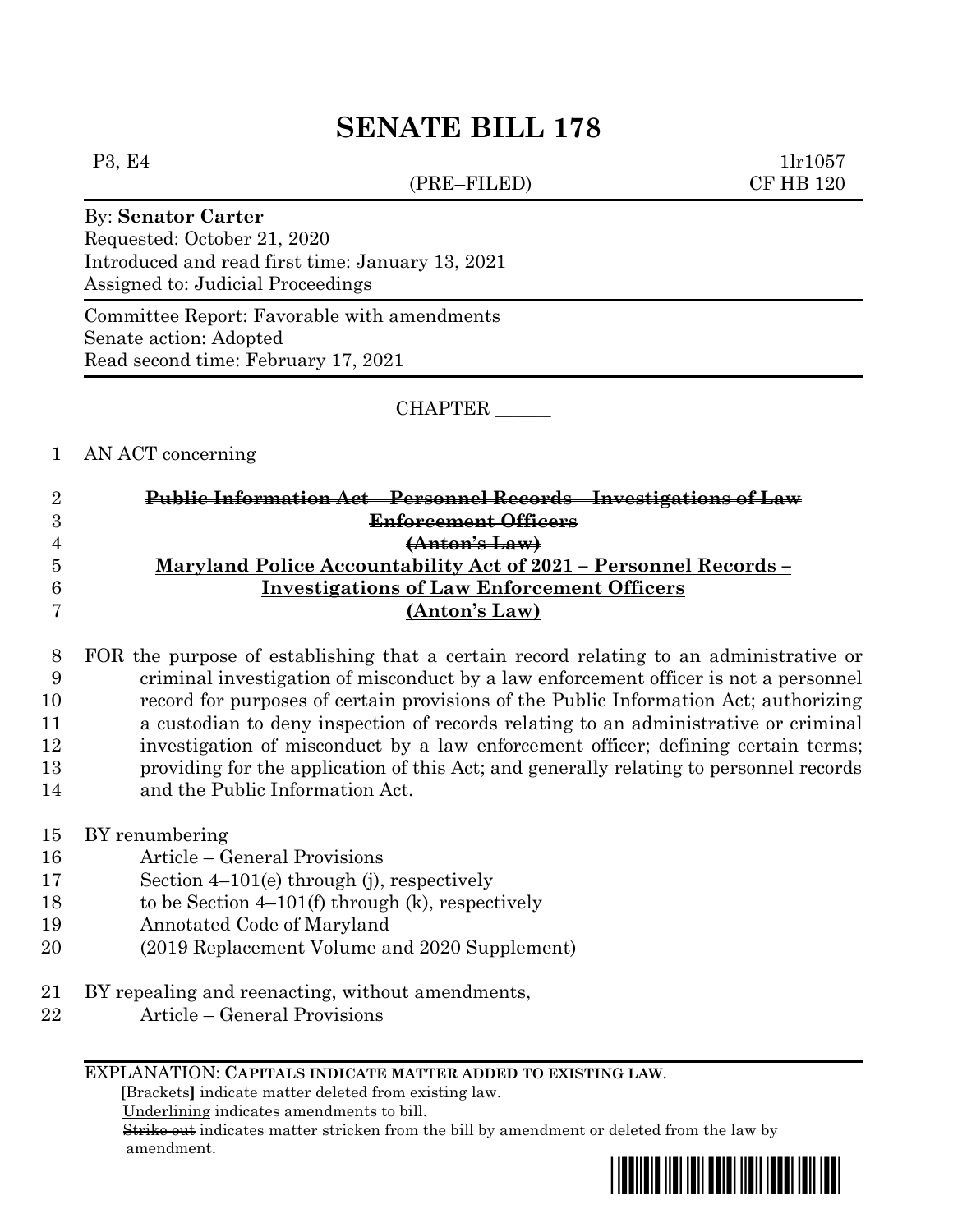## **SENATE BILL 178**

| $\mathbf{1}$<br>$\sqrt{2}$<br>3                                | Section $4-101(a)$<br>Annotated Code of Maryland<br>(2019 Replacement Volume and 2020 Supplement)                                                                                                                                                                 |
|----------------------------------------------------------------|-------------------------------------------------------------------------------------------------------------------------------------------------------------------------------------------------------------------------------------------------------------------|
| $\overline{4}$<br>$\overline{5}$<br>$\boldsymbol{6}$<br>7<br>8 | BY adding to<br>Article – General Provisions<br>Section $4-101(e)$ and $(l)$<br>Annotated Code of Maryland<br>(2019 Replacement Volume and 2020 Supplement)                                                                                                       |
| 9<br>10<br>11<br>12<br>13                                      | BY repealing and reenacting, with amendments,<br>Article – General Provisions<br>Section $4-311$ and $4-351$<br>Annotated Code of Maryland<br>(2019 Replacement Volume and 2020 Supplement)                                                                       |
| 14<br>15<br>16<br>17                                           | SECTION 1. BE IT ENACTED BY THE GENERAL ASSEMBLY OF MARYLAND,<br>That Section(s) $4-101(e)$ through (j), respectively, of Article – General Provisions of the<br>Annotated Code of Maryland be renumbered to be Section(s) 4-101(f) through (k),<br>respectively. |
| 18<br>19                                                       | SECTION 2. AND BE IT FURTHER ENACTED, That the Laws of Maryland read<br>as follows:                                                                                                                                                                               |
| 20                                                             | <b>Article - General Provisions</b>                                                                                                                                                                                                                               |
| 21                                                             | $4 - 101.$                                                                                                                                                                                                                                                        |
| 22                                                             | In this title the following words have the meanings indicated.<br>(a)                                                                                                                                                                                             |
|                                                                | (E) "LAW ENFORCEMENT OFFICER" HAS THE MEANING STATED IN § 3-101<br>23 and $\sim$<br>24 OF THE PUBLIC SAFETY ARTICLE.                                                                                                                                              |
| 25<br>26<br>27                                                 | (L) "TECHNICAL INFRACTION" MEANS A MINOR RULE VIOLATION BY AN<br>INDIVIDUAL SOLELY RELATED TO THE ENFORCEMENT OF ADMINISTRATIVE RULES<br><b>THAT:</b>                                                                                                             |
| 28<br>29                                                       | (1)<br>DOES NOT INVOLVE AN INTERACTION BETWEEN A MEMBER OF<br>THE PUBLIC AND THE INDIVIDUAL;                                                                                                                                                                      |
| 30<br>31                                                       | DOES NOT RELATE TO THE INDIVIDUAL'S INVESTIGATIVE,<br>(2)<br>ENFORCEMENT, TRAINING, SUPERVISION, OR REPORTING RESPONSIBILITIES; AND                                                                                                                               |
| 32                                                             | (3)<br>IS NOT OTHERWISE A MATTER OF PUBLIC CONCERN.                                                                                                                                                                                                               |
|                                                                | $4 - 311.$                                                                                                                                                                                                                                                        |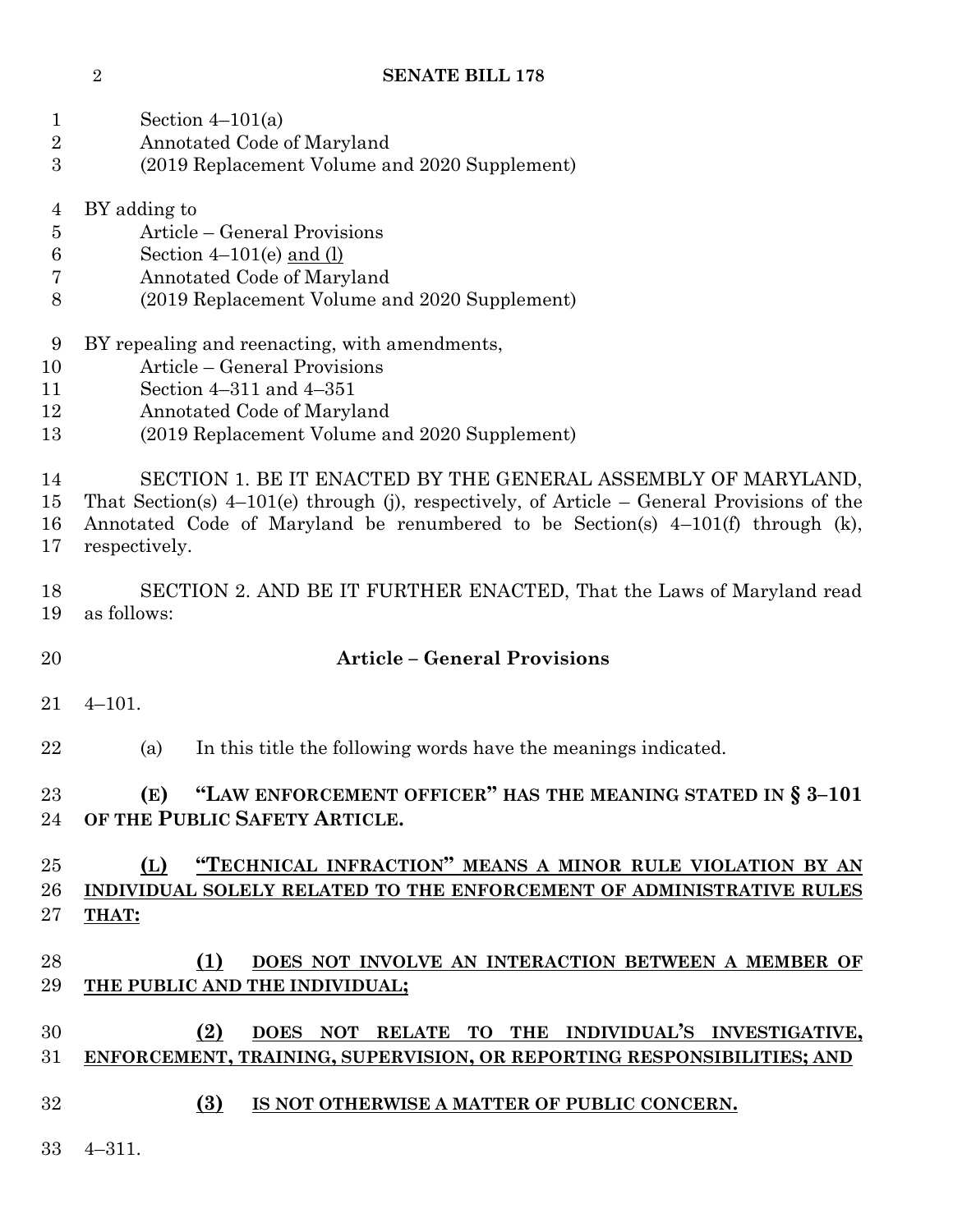### **SENATE BILL 178** 3

 (a) Subject to subsection (b) of this section, a custodian shall deny inspection of a personnel record of an individual, including an application, a performance rating, or scholastic achievement information.

- (b) A custodian shall allow inspection by:
- (1) the person in interest;

 (2) an elected or appointed official who supervises the work of the individual; or

 (3) an employee organization described in Title 6 of the Education Article of the portion of the personnel record that contains the individual's:

- 10 (i) home address;
- (ii) home telephone number; and
- 12 (iii) personal cell phone number.

# **(C) (1) A EXCEPT AS PROVIDED IN PARAGRAPH (2) OF THIS SUBSECTION, A RECORD RELATING TO AN ADMINISTRATIVE OR CRIMINAL INVESTIGATION OF MISCONDUCT BY A LAW ENFORCEMENT OFFICER, INCLUDING AN INTERNAL AFFAIRS INVESTIGATORY RECORD, A HEARING RECORD, AND RECORDS RELATING TO A DISCIPLINARY DECISION, IS NOT A PERSONNEL RECORD FOR PURPOSES OF THIS SECTION.**

## **(2) A RECORD OF A TECHNICAL INFRACTION IS A PERSONNEL RECORD FOR THE PURPOSES OF THIS SECTION.**

4–351.

(a) Subject to subsection (b) of this section, a custodian may deny inspection of:

 (1) records of investigations conducted by the Attorney General, a State's Attorney, a municipal or county attorney, a police department, or a sheriff;

 (2) an investigatory file compiled for any other law enforcement, judicial, correctional, or prosecution purpose; **[**or**]**

 (3) records that contain intelligence information or security procedures of the Attorney General, a State's Attorney, a municipal or county attorney, a police department, a State or local correctional facility, or a sheriff**; OR**

**(4) RECORDS, OTHER THAN A RECORD OF A TECHNICAL INFRACTION,**